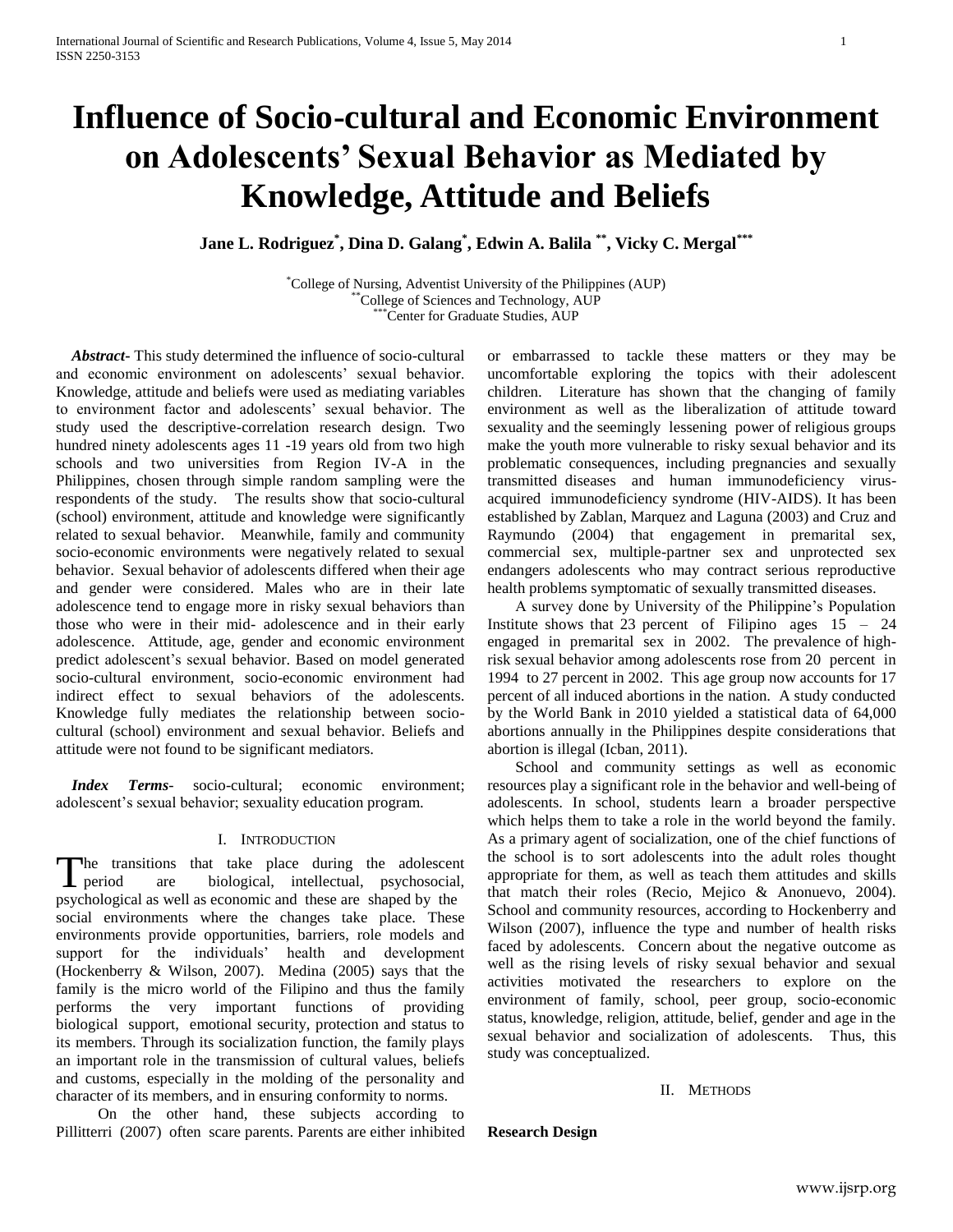The study employed the descriptive-correlation design to determine the relationships among the variables. Descriptive studies describe the general characteristics of the respondents in terms of their socio-cultural and economic environments (family, peer group, school and community). Knowledge, attitudes and beliefs on adolescents' sexuality behavior were considered as mediator variables. The correlation design was utilized to determine the relationship of the socio-cultural and economic environments,

knowledge, attitude and beliefs to sexual behavior among the respondents.

### **Population and Sampling Technique**

 The study utilized 290 adolescent respondents who are studying in different schools. Simple random sampling method was used to collect the data from the two high schools and the two universities. Adolescents who were chosen as respondents were based on the set criteria such as adolescents who were currently enrolled in school, Filipino, 11 – 19 years old, irrespective of gender and have not experienced living abroad.

#### **Respondents' Demographic Profile**

Of the 290 respondents, majority (72 or 24%) is 16 years old and belonged to middle-adolescents range. In terms of gender, most of them were female (158 or 54.5%). In terms of religion, 175 (60.3%) were Roman Catholics and for family gross income, majority (113 or 39%) did not know the family gross income per month. Most of the respondents who participated came from School C (102 or 35.2%).

#### **Instrumentation**

A self-constructed questionnaire based on the literature was utilized in this study. The research instrument consisted of four parts. The first part is the demographic profile of the respondents. The respondents were requested to provide data such as age, gender, religious affiliation, estimated family gross income per month, and the respondents' school. The second part describes the socio-cultural environment of the respondents which includes the family, peer group, school and community. The third part is the instrument for socio-economic environment of the respondents which includes the family, the school, and the community. The fourth part sought to assess the level of knowledge, attitudes and beliefs of the respondents towards sexuality. The fifth part sought to assess the respondents' sexual behavior.

#### **Statistical Treatment**

Frequency distribution and percentage were used to determine the respondents' socioeconomic environment, level of knowledge, sexual behavior and the demographic profile. The mean and standard deviation were used to determine the sociocultural environments, attitudes, and beliefs of the respondents towards sexuality. Structural Equation Modelling (SEM),

a model that links regression analysis to factor analysis, through the Analysis of Moment Structures (AMOS) was utilized to determine the mediation effect on the relationship between the socio-cultural and economic environments as mediated by knowledge, attitude and beliefs. Multiple regression analysis was used to determine the predictor of the adolescents'

sexual behavior.

#### III. RESULTS

#### **The Socio-cultural Environment of the Respondents**

The results show that family environment (*M*= 3.61; *SD*= 0.55) was rated as *good*, peer environment (*M*= 1.76; *SD*= 0.46) as *fair*, school environment (*M*=3.37; *SD*=0.77) as *fair* while community environment (*M*=3.56; *SD*=0.82) and the over-all family environment were rated as *fair* (*M*=3.47; *SD*=0.50).

#### **The Socio-economic Environment of the Respondents**

As for the socio-economic environment in terms of the family of the respondents, the result reveals that college education is the highest level of education attained by their father and mother. The majority occupations of the fathers were white collars while the mothers were blue collar jobs. The school and the community when relating to the socio-economic status have amenities, both technological and physical. Thus, socioeconomic environment is non-poor.

# **Level of Knowledge, Attitude and Beliefs of Respondents Towards Sexuality**

The result shows that the respondents have moderate (*M*=9.73; *SD*=3.23) level of knowledge. This implies that the respondents lack deeper knowledge on sexuality. As for the respondents' attitude, the result suggests that they have positive (*M*=2.29; *SD*=0.42) attitude towards sexuality which implies that they disagreed to inappropriate sexual behaviors and agreed to the appropriate sexual behaviors. For the beliefs, the grand mean was 2.90 with a standard deviation of 0.56. This suggests that respondents are positive in the beliefs on sexual practices, activities and relationships.

# **Relationship between Adolescent's Socio-cultural Environment and Sexual Behavior**

The result indicates that there is a positive significant relationship between the school environment and the sexual behavior of the respondents  $(p = .011)$ . But, there was no significant relationship between the socio-cultural environment in terms of family ( $p= 0.790$ ), peer ( $p= 0.849$ ) and community environment (*p=* 0.423*)* and the adolescents' sexual behavior.

# **Relationship of the Socio-economic Environments to Respondents' Sexual Behavior**

The result suggests a significant negative relationship of the socio-economic environments such as family (*r= -142*,  $p=0.015$ ) and community ( $r = -.090$   $p=.000$ ) to respondents' sexual behavior. This implies that the lower the socio-economic environment of the family is, the higher is the risk for engaging in risky sexual behavior. Further, the lower the community environment, the higher the risk for sexual behavior.

# **Relationship of Knowledge, Attitude, Beliefs to the Sexual Behavior of the Respondents**

The result indicates a significant positive relationship between knowledge (*r=.196*, *p*=.001), attitude (*r = .457*, *p*=.000) and sexual behavior. This implies that the higher the level of knowledge is, the higher is the tendency to engage in risky sexual behaviors. Further, the more the respondents' positively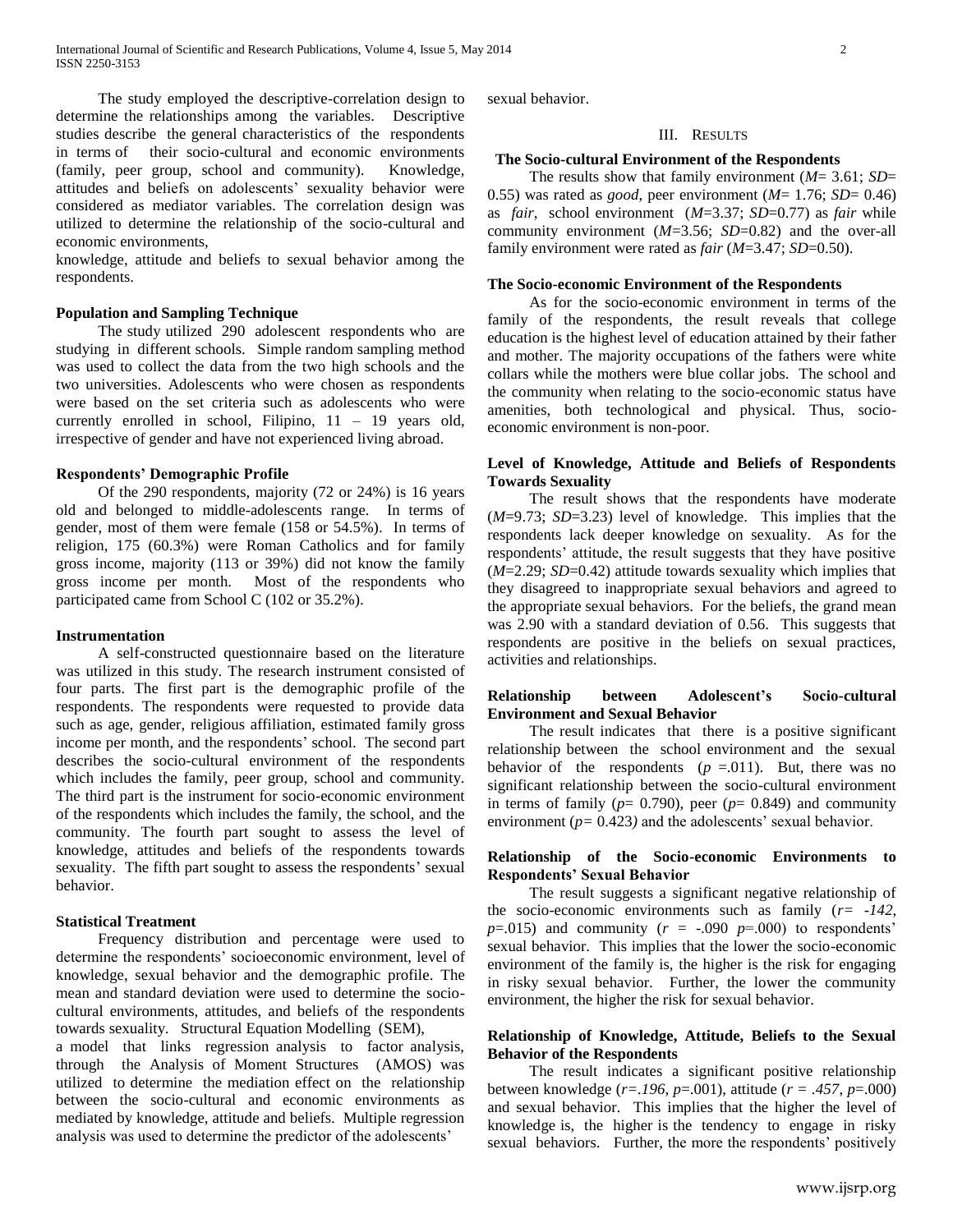agree to the attitudinal statements, the higher will be their tendency to engage in risky sexual behavior. But, no significant relationship was found between beliefs and sexual behavior ( *r = .057, p=.335*). This implies that beliefs do not significantly influence adolescents' sexual behavior.

# **Difference on Sexual Behavior when Age, Gender and Religion are Considered**

 The result found a significant difference on the level of sexual behavior when age (*F*= 29.90, *p*=.000;) was considered. The post hoc analysis shows that late adolescents have the highest risk for sexual behavior than early adolescents and middle adolescents. Considering gender (*t=3.74*, *p*=.000;), there is a significant difference on the level sexual behavior. Male tend to be more sexually active and tend to engage in risky sexual behavior than female respondents. The result shows no significant difference when religion was considered.

## **Predictors of Adolescents' Sexual Behavior**

 Four variables, namely attitude towards sexuality, age, gender, and socio-economic status of the community were identified as predictors of adolescents' sexual behavior as results of regression analysis. These four variables predict 41.4 percent of the total variance in the sexuality behavior of the respondents. Attitude towards sexuality has a t-value of 7.914 and a p-value of 0.000. It accounts for 23.5 percent of the variation of the respondents' sexual behavior. The positive relationship between attitude and sexual behavior implies that the more positive the respondents' attitude towards sexuality is, the greater is the tendency to engage in risky sexual behavior.

Age is the second variable that entered the regression analysis. It has a t-value of 7.273 and p-value of 0.000, contributing 14.2 percent of the variance to sexual behavior. The positive correlation of age to sexual behavior indicates that the older the respondents, the higher the tendency to engage in risky sexual behavior.

 Gender is the third variable to enter the regression analysis, with a t-value of -3.3317, and a p-value of 0.001, contributing 2.3 percent of the variance to sexual behavior. The negative correlation means that male respondents tend to engage in risky sexual behavior compared to female respondents.

 The fourth to enter the regression is the socio-economic status of the community (t = -2.426,  $p = 0.016$ ), contributing 1.3 percent to the total variance of sexual behavior. The negative correlation signifies that the lower the socio-economic status of the community is, the higher is the tendency of the respondents to engage in risky sexual behavior.

# **Relationship between Socio-cultural and Socio-economic Environments and Adolescents' Sexual Behavior as Mediated by Knowledge, Attitude and Belief**

The relationship of socio-cultural and socio-economic environments and sexual behavior as mediated by knowledge, attitude and beliefs were determined by the Structural Equation Modeling (SEM) using Analysis of Moment Structures (AMOS) software. The final model generated by AMOS is shown in Appendix A. It indicates that there is a positive significant relationship between socio-cultural environments, specifically school and knowledge as evidenced by the p-value of 0.000. This implies that the higher the socio-cultural environment specifically that of the school, the more knowledgeable the respondents. However, there is no significant relationship ( $r = p$ , p =.125) between socio-cultural environment, specifically the school and the sexual behavior. It is also shown that there is a positive significant relationship between knowledge and sexual behavior as proven by the p-value of 0.031. This means that the higher the knowledge, the more the respondents tend to engage in risky sexual behavior.

Moreover, a significant negative relationship was shown between the socio-economic environment specifically the community and sexual behavior as evinced by the p-value of 0.010, implying the poorer the socio-economic environment of the community is, the higher is the tendency of the respondents to engage in risky sexual behaviors.

 The model in Figure 1 shows the significance of knowledge as a mediating variable of school environment and sexual behavior as well as the socio-economic variable, specifically the community and sexual behavior. As shown by the result, socio-cultural factors, specifically the school, have the coefficient of 0.09 in relation to the sexual behavior, meaning an increase of 1 in school influence produces 0.09 increase in sexual behavior, 0.20 when related to knowledge increase of 1 in school influence reflects 0.20 increase in sexual behavior. This implies that when knowledge increases, the higher the sexual behavior becomes.

It has been shown in this current study that knowledge mediates the relationship between socio-cultural (school) and economic (community) environments. Knowledge, according to Adepoju (2005), is a great weapon against ignorance. A sound foundation of sexual knowledge helps the individual to dispel sexual myths, superstitions and misinformation that hinder proper understanding or create confusion. Accurate information enables the individual to think critically, to make sound decisions and to take responsibility for sexual health. Knowing and feeling that one is normal can go a long way to increasing the sense of personal worth and selfesteem.

#### IV. CONCLUSION

Based on the findings of the study, it was concluded that the respondents described socio-cultural (family and community) environment as good. Their socio-economic environment which includes the family, school and community was *non-poor*. Respondents' knowledge level was *moderate*. Also, the result suggests that the better the family and the community socioeconomic environment are, the better is the sexual behavior of the respondents. Attitude, age, gender and the socio-economic status of the community predict the adolescents' sexual behavior. Furthermore, males who are older and who come from communities with poor socio-economic status and have positive attitude toward sexuality (positively disagree with the items in the questionnaire) tend to engage in risky sexual behaviors.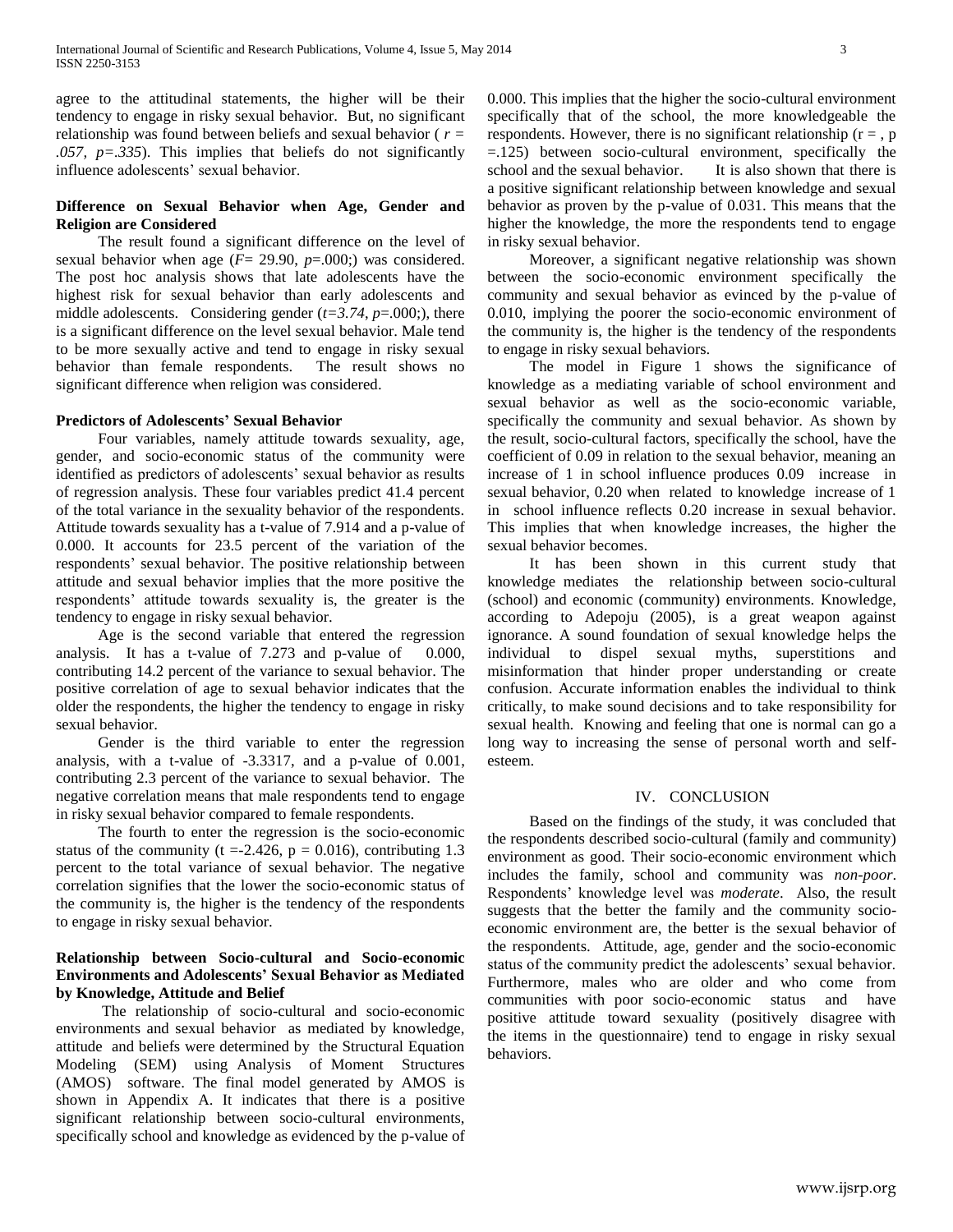#### **REFERENCES**

- [1] Adepoju, Adunola (2005). Sexuality education in Nigeria: Evolution, challenges and prospects. Retrieved from www.arsrc.org./downloads/uhaa/adepoju\_sexed.pdf.
- [2] Hockenberry, M & Wilson, D (2007) Wong's nursing care of infants and children, (8th ed.) Mosley Elsevier
- [3] Icban, Cris (2011). Unplanned pregnancies on the rise. Manila Bulletin, Vol. 486 No. 08 p.G-2.
- [4] Medina, B. (2005). The Filipino family. University of the Philippines Press.
- [5] Pillitterri, Adele. (2007) Maternal and child healthnursing care of the childbearing & childbearing fsamily. (5th ed) Lippincott Williams & Wilkins.
- [6] Raymundo, Corazon M, and Cruz, Grace T (2004) "Dangerous connections: Substance abuse and sex among adolescents". Philippine Population Review 2 (1): 23-42.
- [7] Recio, D., Mejico, M., & Anonuvio, C.,(2004) Human behavior: from disciplines of anthropology, psychology and sociology. Books Atbp. Publishing Corp. Mandaluyong City.
- [8] "Young Adult Fertility and Sexuality Study III" (2002) Demographic Research and Development Foundations, Inc., University of the Philippines Institute , and The David and Lucile Parkard Foundation.

[9] Zablan, Zelda C. Marquez, Maria Paz, and Laguna, Elma P. (2003) "Facing the risk: The reproductive health of Filipino adolescents." Paper presented at the 5th National Social Science Congress held on 15-17 May 2003 at the Philippine Social Science Center, Diliman, Quezon City.

#### AUTHORS

**Firth Author** – Jane L. Rodriguez, Ph.D., Professor, College of Nursing, Adventist University of the Philippines;

ben2\_jane@yahoo.com:

**Second Author** – Dina D. Galang, Ph.D., Professor, College of Nursing, Adventist University of the Philippines;

ddgalang@yahoo.com:

**Third Author** – Vicky C. Mergal, Ph.D., Dean, Center for Graduate Studies, Adventist University of the Philippines; mergalb@aiias.edu

**Correspondence Author** – Edwin A. Balila, Ph.D., Dean, College of Sciences and Technology, Adventist University of the Philippines; [edwinbalila2006@yahoo.com.ph](mailto:edwinbalila2006@yahoo.com.ph)